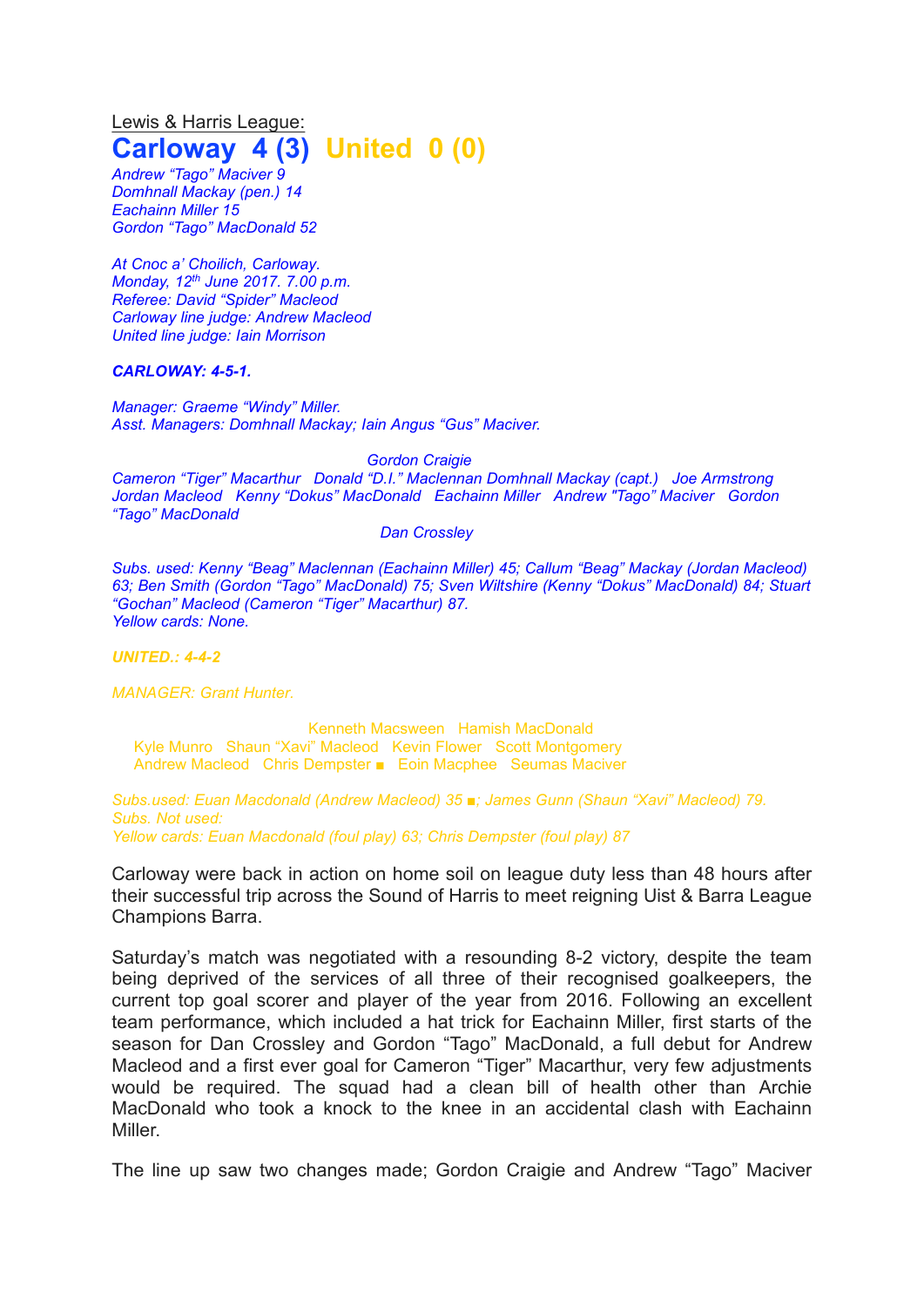came in to the team, in place of Andrew Macleod and Archie MacDonald. Crossley continued in the advanced role leading the attack as he had done to great effect against Barra, while Maciver was deployed providing power and industry in an attacking looking midfield five along with Kenny "Dokus" MacDonald, Gordon "Tago" MacDonald. Domhnall Mackay dropped back into central defence alongside "D.I." Maclennan and flanked by full backs Cameron "Tiger" Macarthur and Joe Armstrong. Ali "Laxay" MacDonald and Billy Anderson remained absent, whilst Ben Smith and Stuart "Gochan" Macleod had completed their suspensions. They both made the substitutes bench along with Kenny "Beag" Maclennan, Callum "Beag" Mackay and Sven Wiltshire.

Tonight's match was also the club's final encounter before the mid season break due to the World Island Games. Carloway is well represented in the WIIGA football squad with Domhnall Mackay, Donald "D.I." Maclennan, Archie MacDonald and Eachainn Miller in the playing squad and Graeme "Windy" Miller part of the management set up.

Having made the worst possible start to the league campaign, when they were defeated 6-0 by Westside, Carloway's performances and results had improved, and they recorded four wins and a draw in their subsequent league fixtures. Not only had this propelled Na Gormaich up the table and into second position, hopes of a title triumph were still alive. However, consistency is critical, especially in such a tight league programme.

At the start of play, United were in third place tucked in behind Carloway, having won three and lost three of their previous matches. Further evidence of the threat of the opponents, if it were needed, was provided by the most recent encounter between the sides in August 2016, in a match also remembered for the Vigurs vacuous valedictory "strop fest." The town outfit eventually took the spoils 2-1, after Carloway had led through Ali "Laxay" MacDonald, before "D.I." Maclennan was ordered off and United hit back with two late goals through a Lewis "Preston" Robinson penalty and Hamish MacDonald. The Wasps also enjoyed similar success in 2015 at Cnoc a Choilich.

It was a pleasant dry evening, with a reasonable breeze from the south and Carloway kicked off towards the James Street end with the wind at their backs, and with a more modest than usual support in attendance. Na Gormaich quickly sought to carry on from where they had left off two days previously.

Carloway established the initiative in the opening exchanges, and in the  $9<sup>th</sup>$  minute an inswinging corner from Gordon "Tago" MacDonald on the Carloway right was punched away under pressure by Jack Maclennan in the United goal. MacDonald gathered and sent in an inviting cross back into the box which was nodded on by Crossley centrally at the six yard line. Andrew "Tago" Maciver was lurking just behind Crossley, leftish and 8 yards range, and after allowing the ball to bounce, he nodded powerfully beyond the despairing Maclennan's outstretched arm and into the net for the opening goal of the evening, and his ninth of the season **(1-0)**.

The home side were buoyed by this early breakthrough and were further boosted in the  $14<sup>th</sup>$  minute when the referee awarded Carloway a penalty, after Maclennan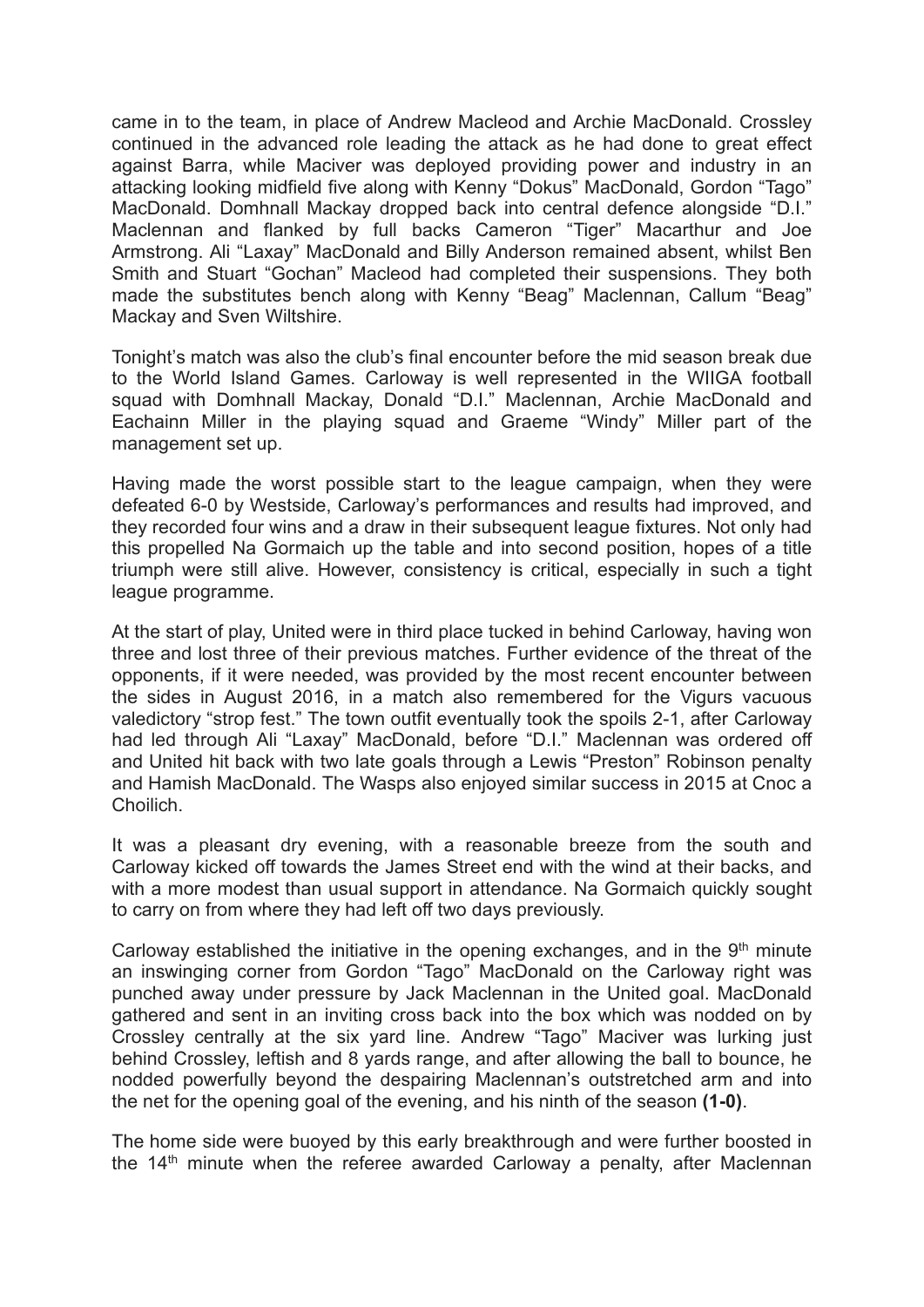clattered into Miller just inside the box. Despite muted protests from the visitors that the challenge was accidental, it did appear a clear cut decision. Captain Domhnall Mackay made no mistake from 12 yards, as his firm strike low to the 'keeper's right was dispatched into the net despite Maclennan's efforts **(2-0).**

The whirlwind start to the match continued, as almost immediately from the restart there was a third goal for the Blues. Dan Crossley gathered on the left flank around halfway, looked up and sent a beautiful 30 yard pass to Miller around 20 yards from goal, who collected instantly and coolly slipped the ball past the outrushing visiting keeper **(3-0)**.

Carloway continued to press and look for further goals. Gordon "Tago" MacDonald and Jordan Macleod were providing good width, with Macleod in particular looking to use his searing pace to open up the opposing defence. Andrew "Tago" Maciver saw a curling left foot effort from around 25 yards clear the bar, and Crossley almost managed to wriggle free from Dempster and Macphee but could not direct his shot on target. Kenny "Dokus" MacDonald also shot over from the edge of the box a little right of centre.

With 30 minutes on the clock, Carloway really should have extended their lead as a number of attempts on goal could not force the ball over the line. On his own goalline, Maclennan could only partially clear under pressure from Crossley and a defender. Miller and "Xavi" scrapped for it and Andrew "Tago" Maciver then headed it back goalwards from 15 yards as tried to reprise his earlier effort. Maclennan got a strong hand to it despite Crossley's acrobatic leap and attempted diversion. Still the ball was not clear, and Crossley tried another swipe whilst on the deck. Eventually, the United goal survived a further breach.

Shortly before the half time whistle, with Carloway well in control of proceedings, Gordon "Tago" MacDonald shot narrowly over from a good position.

## **Half-time: Carloway 3 United 0**

Having managed to build a healthy lead in the first half with the wind advantage, and playing with purpose and confidence, it was so far so good for Na Gormaich. The question was would they go for more goals or adopt a slightly more cautious approach in the second 45 as United would be expected to see more of the ball. There was a feeling, just as there was on the previous Saturday, that while there was no need for all out attack one more goal should make the game safe.

Carloway were also forced into a change at the break. Eachainn Miller was clearly not 100% following the collision which led to the penalty award, and he was withdrawn. His place was taken by Kenny "Beag" Maclennan.

There was to be an early goal shortly after the restart, in the  $52<sup>nd</sup>$  minute, which settled any doubts over the outcome of the match. Andrew "Tago" Maciver sent a beautiful diagonal from the midfield wide on the right towards his cousin Gordon "Tago" MacDonald, who was advancing up the inside left channel. Just inside the box and left of centre, MacDonald evaded his marker and showed great technique as he met it perfectly and guided the ball low across Maclennan and into the net just inside the keeper's left post with his trusty left foot for an excellent goal **(4-0)**.